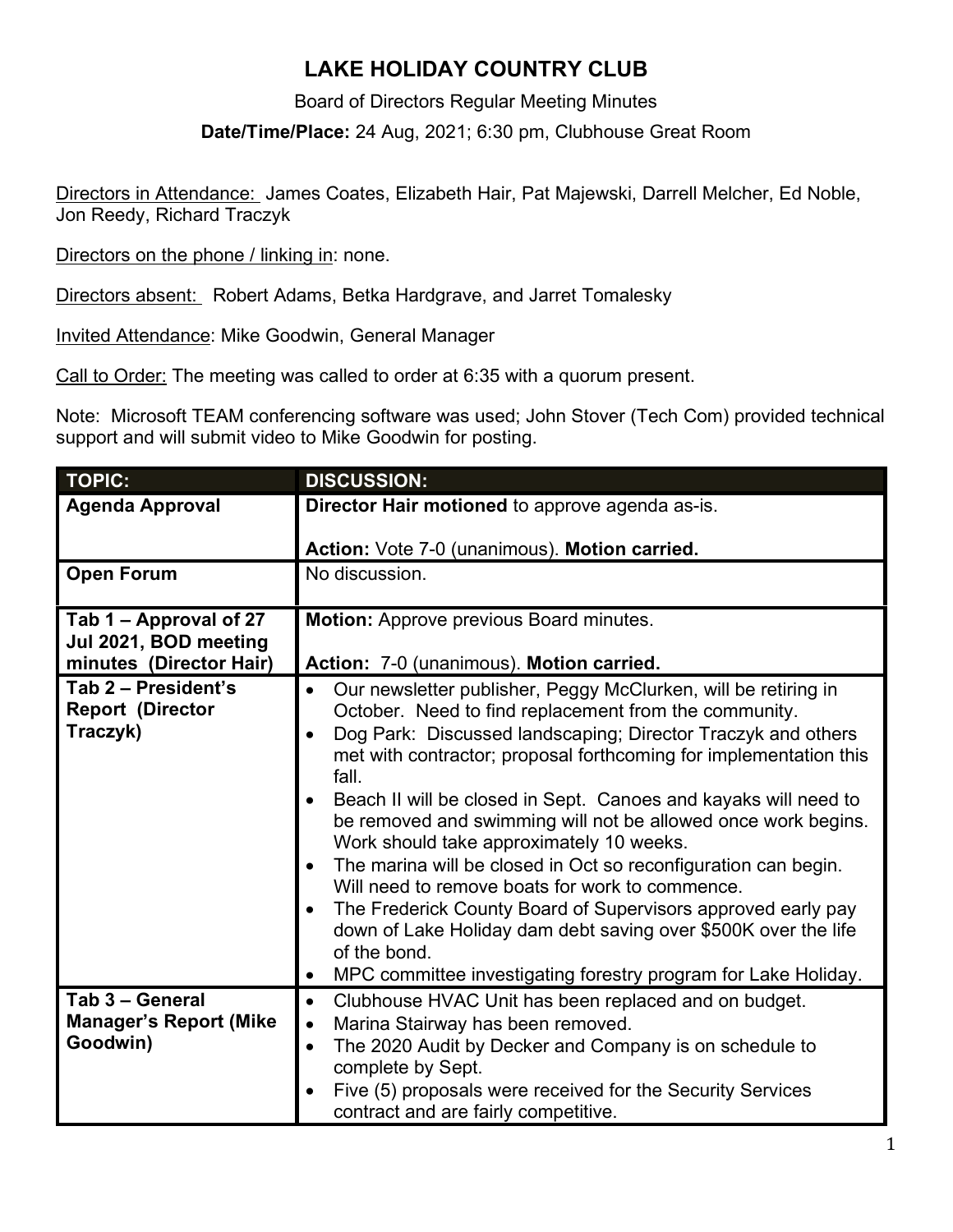|                                                    | The termination of the Agreement of Sheriff's Services was<br>$\bullet$                                                               |
|----------------------------------------------------|---------------------------------------------------------------------------------------------------------------------------------------|
|                                                    | submitted and expected to take effect on 27 Aug 2021.                                                                                 |
|                                                    | Beach II Project should start the week after Labor Day. Pine                                                                          |
|                                                    | Knoll Construction is waiting on the permit.                                                                                          |
|                                                    | <b>Replacement Reserve Expenditure Recommendation:</b>                                                                                |
|                                                    | ○ <b>Salt/Grit Spreader</b> is at the end-of-life expectancy and not                                                                  |
|                                                    | worth repairing. Replacement cost is approximately \$8K                                                                               |
|                                                    | and in stock. Board agreed to replace with                                                                                            |
|                                                    | <b>Replacement Funds.</b>                                                                                                             |
|                                                    | Tennis Courts and Basketball lines need repainting.<br>$\circ$<br>Cost is \$9,875 but doesn't include Pickleball lines on the         |
|                                                    | tennis courts. Board agreed to restripe the lines and                                                                                 |
|                                                    | add Pickleball lines to one tennis court.                                                                                             |
|                                                    |                                                                                                                                       |
|                                                    | Parcel 12A (former golf course) washout/ravine has been graded<br>and is no longer a safety concern; however, the soil in the area    |
|                                                    | will not support a bridge as previously discussed.                                                                                    |
|                                                    |                                                                                                                                       |
| Tab 4 - Treasurer's                                | LH financial health continues in the positive direction. Finance<br>Committee requested the Frederick County Board of Supervisors     |
| <b>Report (Director Noble)</b>                     | consider paying down Lake Holiday debt with collected funds, which                                                                    |
|                                                    | they approved, saving over \$500K for Lake Holiday.                                                                                   |
| Tab 5 - Committee                                  |                                                                                                                                       |
| <b>Reports</b>                                     | Update on Building and Grounds: Co-chairs resigned; Dustin Terry<br>has assumed the Chair responsibilities until the October meeting, |
|                                                    | when re-elections will take place. (Director Coates)                                                                                  |
|                                                    |                                                                                                                                       |
| Tab 6 – Update to PRP 2,<br><b>Common Use Area</b> | <b>Issue:</b> Two Board directors requested additional revisions to PRP 2<br><b>Motion:</b>                                           |
| (Director Majewski)                                | 1. Change title to Common Area Recreational Use                                                                                       |
|                                                    | 2. In the general rules two numbered items were added about dogs.                                                                     |
|                                                    | 3. Expanded where smoking is not permitted.                                                                                           |
|                                                    | 4. Closing the beaches after midnight or 1am                                                                                          |
|                                                    | 5. A general rule paragraph about Beach II boat dock.                                                                                 |
|                                                    | 6. Additional revisions to the camping section, particularly about the                                                                |
|                                                    | boat dock and camping permits placed on boat.                                                                                         |
|                                                    | 7. Direct Office to make changes to reflect new boat dock policy on                                                                   |
|                                                    | <b>Camping Permit.</b>                                                                                                                |
|                                                    |                                                                                                                                       |
|                                                    | Director Coates requested a separate motion for closing the                                                                           |
|                                                    | beach at midnight.                                                                                                                    |
|                                                    | Action: 3 approved (Directors Majewski, Melcher and Reedy); 4                                                                         |
|                                                    | opposed (Directors Coates, Hair, Noble and Traczyk). Motion failed.                                                                   |
|                                                    |                                                                                                                                       |
|                                                    | <b>Motion:</b> Approve the remaining above recommended changes to                                                                     |
|                                                    | PRP 2 Common Area Use and direct office to update the camping                                                                         |
|                                                    | permit.                                                                                                                               |
|                                                    | Action: 7-0 (unanimous) Motion carried.                                                                                               |
| Tab 7 - Updating /                                 | <b>Issue:</b> In PRP 4 Compliance and PRP 5 Entry, Road Use and                                                                       |
| Unifying PRP 4 and PRP                             | Parking have conflicting timelines regarding initial issue of a Citation                                                              |
| 5 (Director Noble)                                 | Notice as it regards to safety-related and one-time violations;                                                                       |
|                                                    | therefore, the citations were not processed timely.                                                                                   |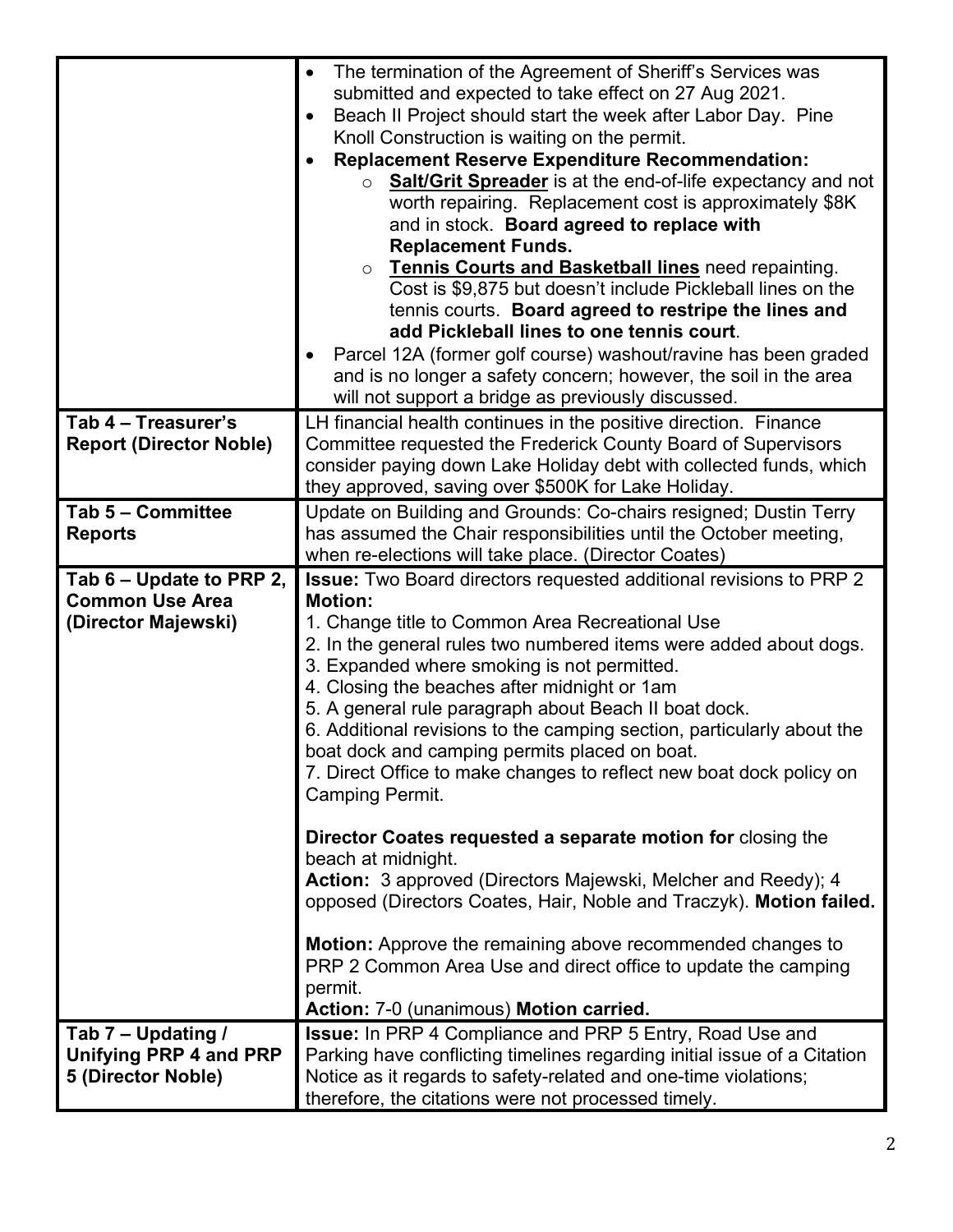|                                                     | The original motion called for extending the Office processing<br>period for Citation Notification to the members to fifteen (15)<br>business days and update both PRPs.<br>Director Melcher requested a change to the motion: Extend to<br>30 calendar days versus 15 business days and approved the<br>changes.<br><b>Motions:</b>                                                                         |
|-----------------------------------------------------|--------------------------------------------------------------------------------------------------------------------------------------------------------------------------------------------------------------------------------------------------------------------------------------------------------------------------------------------------------------------------------------------------------------|
|                                                     | 1. Change the current wording in PRP 4, Section G2: Notice of the<br>citation shall be mailed to the member who is responsible for the<br>cited individual within thirty (30) calendar days of the incident.<br>2. Change the current wording in PRP 5, Section G3: A Courtesy<br>Notice or Citation Notice will be mailed to the property owner within<br>thirty (30) calendar days of the alleged offense. |
|                                                     | Action: 5 approved (Directors Coates, Hair, Majewski, Melcher and<br>Traczyk); 2 opposed (Directors Noble and Reedy). Motion carried.                                                                                                                                                                                                                                                                        |
| Tab 8 - 2022 Budget                                 | <b>Issue: Review proposed 2022 Budget</b>                                                                                                                                                                                                                                                                                                                                                                    |
| <b>Review (Director Noble)</b>                      | Of note:                                                                                                                                                                                                                                                                                                                                                                                                     |
|                                                     | • 5.1% increase in Expenses. 2022 Total projected - \$2,348,946                                                                                                                                                                                                                                                                                                                                              |
|                                                     | • No increase in assessments from 2021 to 2022<br>• Homeowners assessment decrease of \$3.76/year due to increase                                                                                                                                                                                                                                                                                            |
|                                                     | in homes sharing cost of trash contract. All others stay the same.                                                                                                                                                                                                                                                                                                                                           |
|                                                     | • Growth in capitalization fees due to increased home sales                                                                                                                                                                                                                                                                                                                                                  |
|                                                     | • Small increase in power boat fees                                                                                                                                                                                                                                                                                                                                                                          |
|                                                     | • \$35 increase in boat slip fees; additional slips from reconfiguration                                                                                                                                                                                                                                                                                                                                     |
|                                                     | • 25% increase in clubhouse rental fees<br>• Carryover of \$33K in undesignated funds                                                                                                                                                                                                                                                                                                                        |
|                                                     | • Estimating a 17% Expense increase in upcoming Gate and Patrol                                                                                                                                                                                                                                                                                                                                              |
|                                                     | Contract even with reducing the Sheriff Patrol to just July 3.                                                                                                                                                                                                                                                                                                                                               |
|                                                     |                                                                                                                                                                                                                                                                                                                                                                                                              |
|                                                     | <b>Director Coates motioned to have a combined Finance Committee</b><br>and a Special Board Meeting for a final review of the 2022 Budget,                                                                                                                                                                                                                                                                   |
|                                                     | on Tuesday, September 21, at 6:30 p.m.                                                                                                                                                                                                                                                                                                                                                                       |
|                                                     |                                                                                                                                                                                                                                                                                                                                                                                                              |
|                                                     | Action: 7-0 (unanimous). Motion carried.                                                                                                                                                                                                                                                                                                                                                                     |
| Tab 9 – Painting of<br><b>Clubhouse Lower-Level</b> | <b>Issue:</b> Lower level of Lake Holiday Clubhouse needs a fresh new<br>coat of paint.                                                                                                                                                                                                                                                                                                                      |
| (Director Coates)                                   |                                                                                                                                                                                                                                                                                                                                                                                                              |
|                                                     | <b>Motion:</b> Approve operators of the Munchie Duck paint the lower-                                                                                                                                                                                                                                                                                                                                        |
|                                                     | level of the Clubhouse; using the funds from the Clubhouse                                                                                                                                                                                                                                                                                                                                                   |
|                                                     | maintenance budget, pay for the cost of the paint and up to \$75 for                                                                                                                                                                                                                                                                                                                                         |
|                                                     | supplemental supplies (brushes, roller, pans).                                                                                                                                                                                                                                                                                                                                                               |
|                                                     | Action: 7-0 (unanimous). Motion carried.                                                                                                                                                                                                                                                                                                                                                                     |